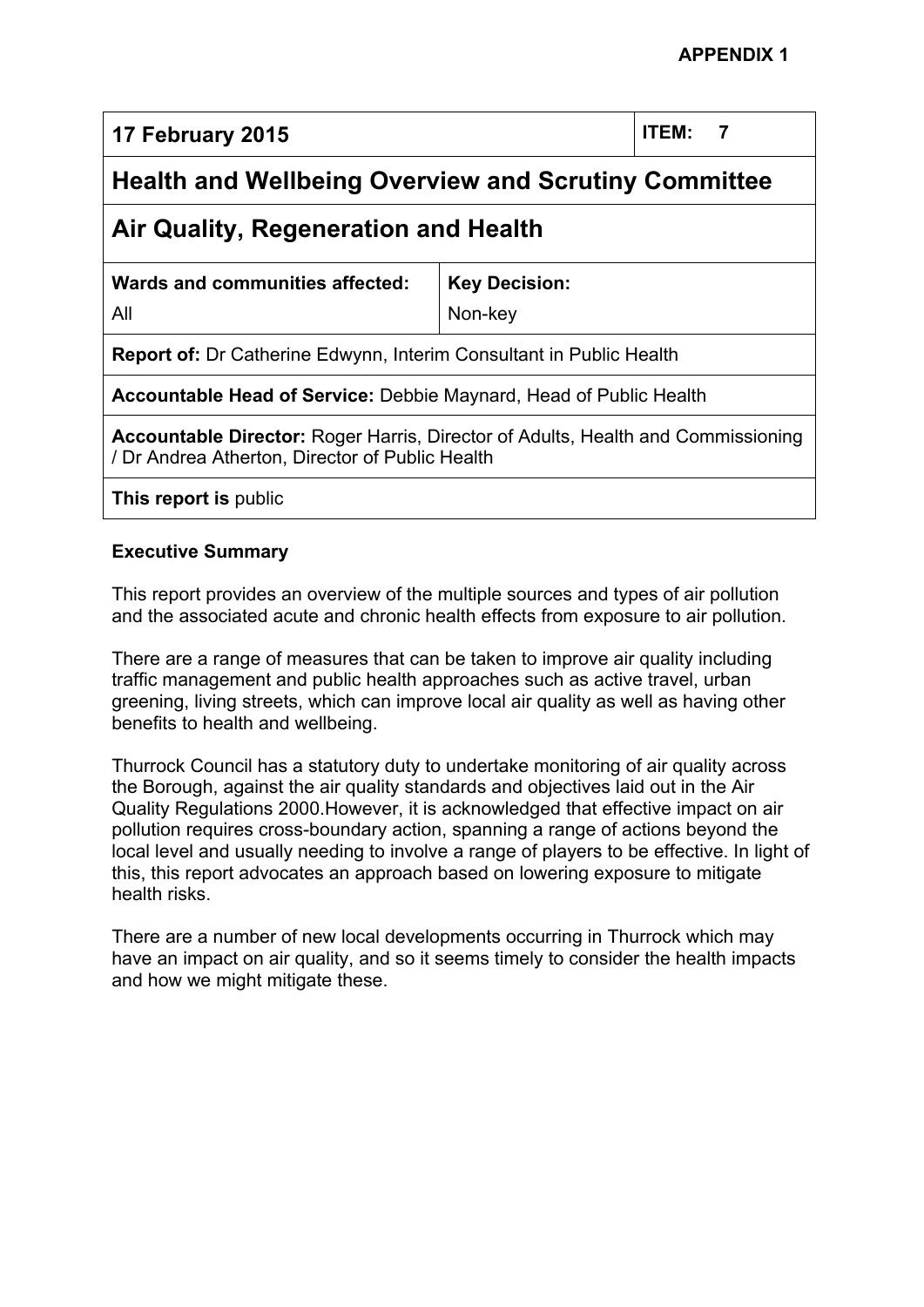### **1. Recommendation(s)**

### **1.1 The Health and Wellbeing Overview and Scrutiny Committee is asked to note the contents of this report.**

### **2. Introduction and Background**

- 2.1. The Environment Act of 1995 included a requirement for the development of a strategy to address areas of poor and declining air quality, to reduce any significant risk to health and to achieve the wider objectives of sustainable development in relation to air quality in the UK. The National Air Quality Strategy was published in response to this Act on March 12th 1997, with commitments to achieve new air quality objectives throughout the UK by 2005. A review of the Strategy led to the publication of Air Quality Strategy for England, Scotland, Wales and Northern Ireland in January 2000.
- 2.2 The Strategy sets out standards and objectives for the 8 main healththreatening air pollutants in the UK. $<sup>1</sup>$ </sup>
	- Particulates (PM10 & PM2.5)
	- Nitogen dioxide
	- Ozone
	- Sulphur dioxide
	- PAH
	- Benzene
	- 1,3-Butadiene
	- Carbon monoxide
	- Lead
- 2.3 Local authorities are responsible for seven of the eight air pollutants under Local Air Quality Management (LAQM). National objectives have also been set for the eighth pollutant, ozone, as well as for nitrogen oxides and sulphur dioxide.
- 2.4 Local authorities in the UK regularly review and assess air quality in their area and determine whether or not the air quality objectives are likely to be achieved. Where air quality objectives are unlikely to be met, Air Quality Management Areas (AQMAs) must be declared and action plans developed outlining how the local authority intends to address air pollution in this area. LAQM is the main tool for local authorities to deal with problem areas of pollution.

<sup>&</sup>lt;sup>1</sup> The standards are based on an assessment of the effects of each pollutant on public health. They are based on recommendations by the Expert Panel on Air Quality Standards, The European Union Air Quality Directive and the World Health Organisation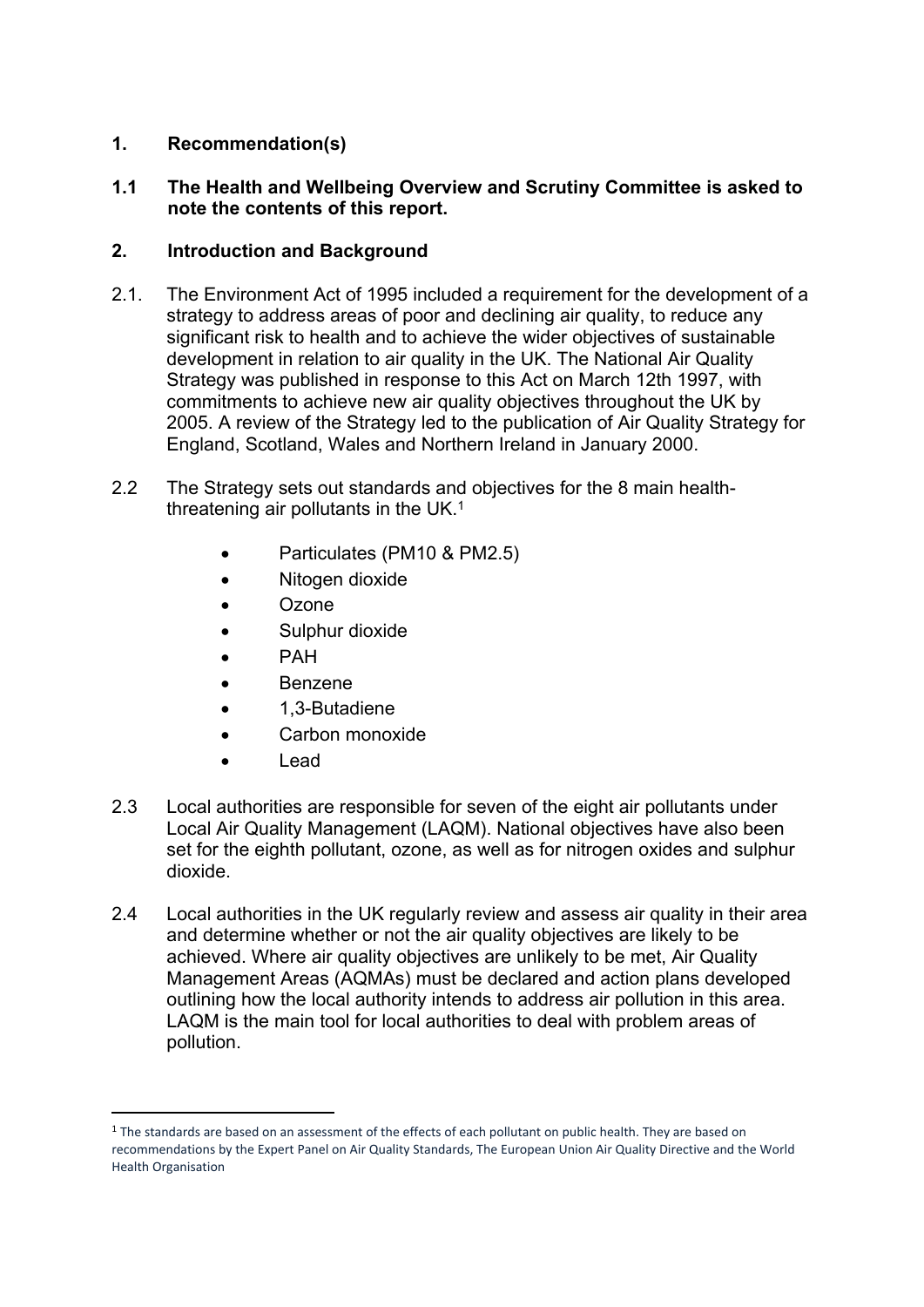2.5 Thurrock is no exception and in line with other Councils works hard to identify areas where the government's air quality objectives are likely to be exceeded.

### **3. Issues, Options and Analysis of Options**

#### 3.1 **Overview of issues – the impact of air pollution on health**

The nature of air pollution has changed over the past 40 years; emissions of smoke and sulphur dioxide associated with smogs of the past have declined, but the proportion of pollution from vehicles has greatly increased. Pollutants from these sources may not only prove a problem in the immediate vicinity of these sources but can travel long distances.

3.2 The 2010 Global Burden of Disease (GBD) assessment, showed exposure to air pollution is a significant contributor to ill health and when the impact of air pollution is ranked against other harms. In a recent study ambient particulate matter pollution was ranked 12<sup>th</sup> in the UK<sup>2</sup>, below top risk factors such as tobacco, alcohol, lack of physical activity and some aspects of diet but above factors such as "diet high in processed meat", "diet low in vegetables" (See Figure 1).



#### **Figure 1: Ranking of risk factors for UK**

3.3 The Committee on the Medical Effects of Air Pollutants (COMEAP<sup>3</sup>) report 'Longterm Exposure to Air Pollution: Effect on Mortality<sup>4</sup> summarised the latest evidence.

<sup>3</sup> COMEAP provides independent advice to government departments and agencies on how air pollution impacts on health.

<sup>2</sup> UK health performance: findings of the Global Burden of Disease Study 2010

<sup>4</sup> Committee on the Medical Effects of Air Pollutants. (2009) Long-Term Exposure to Air Pollution: Effect on Mortality.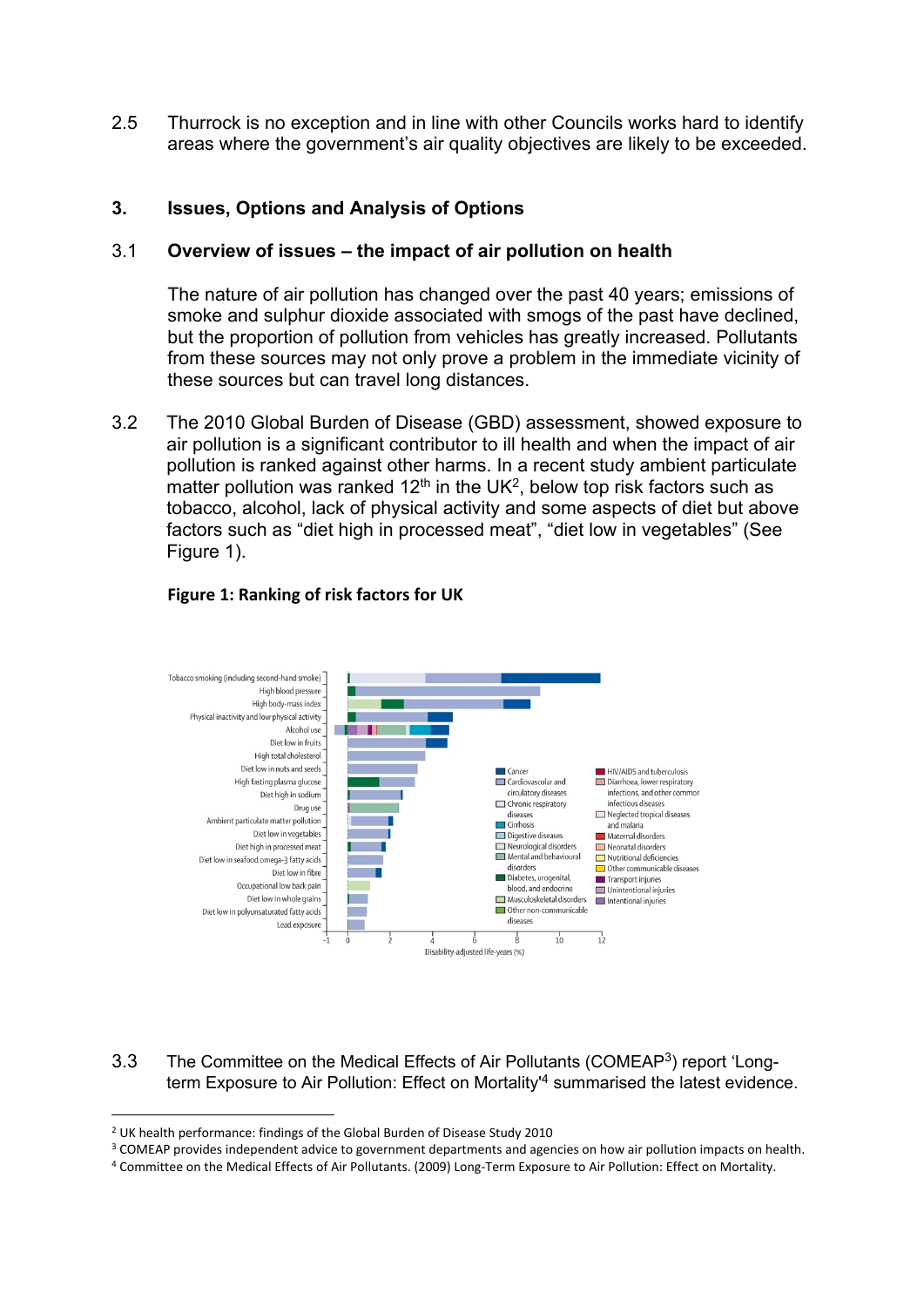The report estimated that long term exposure to a 10 $\mu$ g per m<sup>3</sup> increase in  $PM_{2.5}$  concentrations<sup>5</sup> leads to a 6% increase in 'all cause mortality', or total deaths. A later report<sup>6</sup> included an estimate of the mortality burden of existing air pollution on the population of the UK: demonstrating an effect on mortality in 2008 equivalent to 29,000 deaths and an associated loss to the population of 340,000 life years.

- 3.4 The evidence for effects of long-term exposure to sulphur dioxide, nitrogen dioxide, carbon monoxide and ozone on mortality were also assessed but judged to be weaker than that regarding particles and insufficient to justify quantification, either in place of, or in addition to, the mortality effects of longterm exposure to PM 2.5.
- 3.5 The Defra publication 'Air Pollution: Action in a changing climate'<sup>7</sup> , contained updated values for loss of life-expectancy and costs based on anthropogenic PM2.5 levels in 2008. The loss of life-expectancy due to PM2.5 at 2008 levels was estimated at about 6 months, with estimated equivalent costs in 2005 prices of between £7.7 billion and £16.9 billion per annum.
- 3.6 A recent report issued by Public Health England (PHE)  $8$  focuses on the longterm effects of background PM2.5 due to human activity, i.e. fuel combustion (vehicles, industry, power generation, etc.). The report found that, in some parts of London, PM2.5 pollution contributes to 8.3% of deaths in people aged over 25, while the estimate for Somerset is 4.4%. The national estimate for the UK is that PM2.5 pollution contributes to 5.3% of deaths, which converts into 28,969 deaths per year.
- 3.7 The impacts on health from air pollution can be considered to be both short and long term**.** Short term: In most healthy individuals, moderate levels of air pollution levels are unlikely to have any serious short term effects. However, elevated levels and/or long term exposure to air pollution can lead to more serious symptoms and adverse effects. These mainly affect the respiratory and inflammatory systems. These can include exacerbations of asthma, negative effects on lung function, increases in hospital admissions for respiratory and cardiovascular conditions, as well as increases in mortality. People with existing lung or heart conditions may be more susceptible to the effects of air pollution<sup>910</sup>.
- 3.8 The most vulnerable groups including children, older people and those with heart and respiratory conditions are most affected by elevated levels of air pollution. People living in deprived areas are also more affected by poor air

Health Protection Agency.

<sup>5</sup> Definition of PM2.5

<sup>6</sup> COMEAP: The Mortality Effects of Long-Term exposure to Particulate Air Pollution in the UK, December 2010 <sup>7</sup> Department for Environment, Food and Rural Affairs (Defra) (2010a) Air Pollution: Action in a Changing Climate:

http://www.defra.gov.uk/environment/quality/air/airquality/strategy/documents/air-pollution.pdf

<sup>8</sup> Estimating Local Mortality Burdens associated with Particulate Air Pollution, PHE, 2014

<sup>9</sup> COMEAP (1998). The Quantitation of the Effects of Air Pollution on Health in the UK.

<sup>10</sup> COMEAP (2001) Statement on Long Term Effects of Particles on mortality.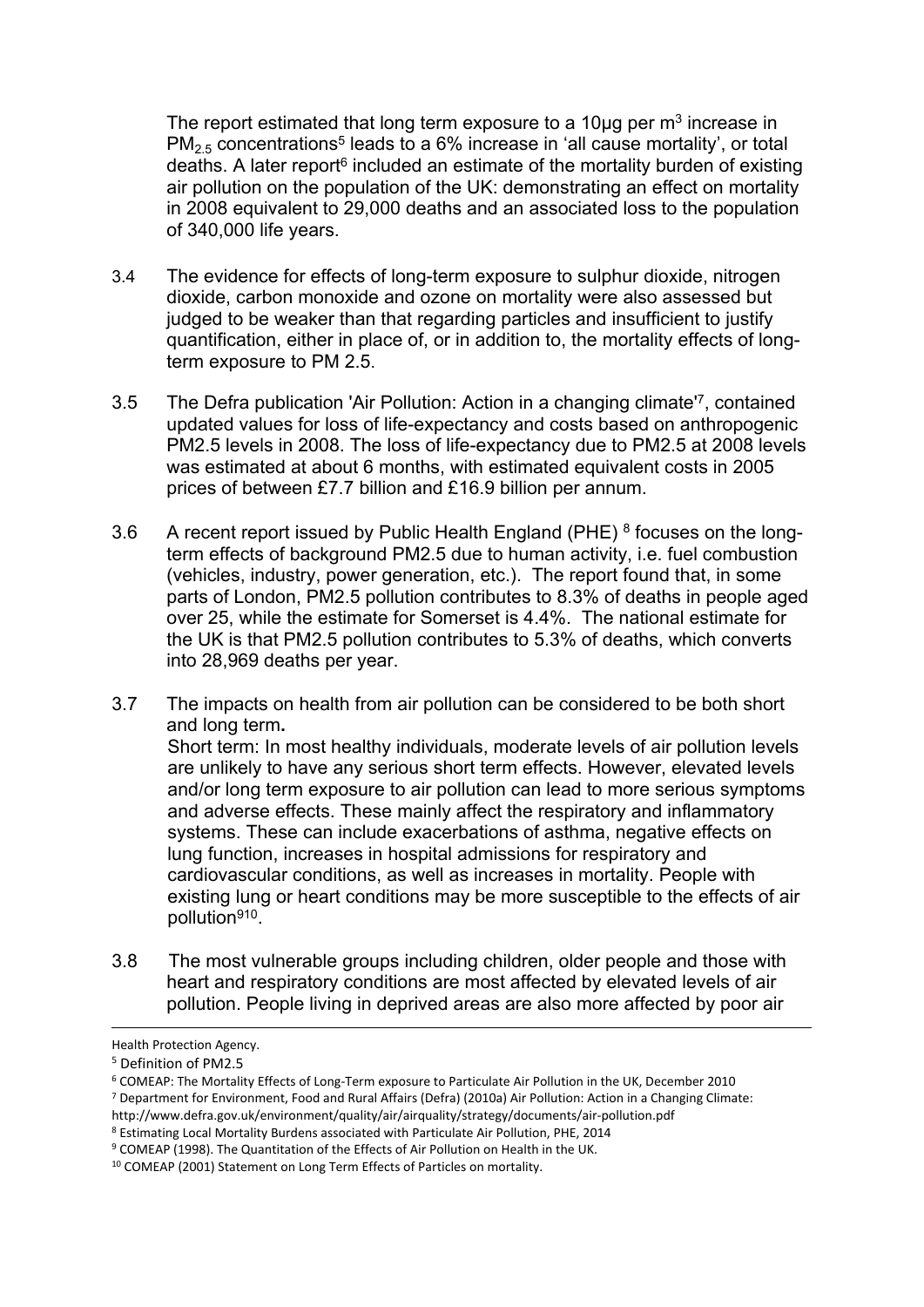quality, partly because these areas are often near busy roads. This can exacerbate health inequalities.

The table below shows the types of health effects experienced by the most common pollutants at elevated levels:

| <b>Pollutant</b>          | Health effects at very high levels                                                                                                                                                                                                                                                                                     |
|---------------------------|------------------------------------------------------------------------------------------------------------------------------------------------------------------------------------------------------------------------------------------------------------------------------------------------------------------------|
| Nitrogen Dioxide,         | Cause inflammation and consequent narrowing of the airways after                                                                                                                                                                                                                                                       |
| Sulphur Dioxide,<br>Ozone | short exposure and can increase response to irritants. Asthma<br>symptoms can be exacerbated                                                                                                                                                                                                                           |
| <b>Particles</b>          | Long-term exposure to particles (especially PM2.5) is associated with<br>premature mortality, especially from heart and lung conditions. Recent<br>studies have also suggested that high levels of PM2.5 in childhood can<br>permanently impair lung function. High levels of particles can affect<br>asthma sufferers |
| Carbon Monoxide           | This gas prevents the uptake of oxygen by the blood. This can lead to a<br>significant reduction in the supply of oxygen to the heart, particularly in<br>people suffering from heart disease                                                                                                                          |

#### 3.9 Long-term:

The World Health Organisation (WHO) estimate air pollution caused 3.7 million premature deaths worldwide per year in 2012; largely due to exposure to small particulate matter of 10 microns or less in diameter ( $PM_{10}$ ), which cause cardiovascular and respiratory disease, and cancers.

- 3.10 The WHO IARC study in 2013 found outdoor air pollution to be a leading environmental cause of cancer deaths in humans. Some deaths may be attributed to more than one risk factor at the same time. For example, both smoking and ambient air pollution affect lung cancer. Some lung cancer deaths could have been averted by improving ambient air quality, or by reducing tobacco smoking.
- 3.11 Health outcomes resulting from particulate matter:

Particulate matter affects more people than any other pollutant. Research evidence strongly suggests that chronic exposure to particulate matter can lead to higher levels of mortality (death), increased admissions to hospital of people suffering from cardiovascular disease (heart attacks and strokes) and pulmonary (lung) disease, such as chronic obstructive pulmonary disease (COPD), bronchitis and asthma. The effects may be due to size, as the most health-damaging particles are those with a diameter of 10 microns or less, (≤  $PM_{10}$ ), which can penetrate and lodge deep inside the lungs. But other factors such as composition (some hydrocarbons, fossil fuels<sup>11</sup> or metals which can cause cancer, poisoning or adverse health outcomes<sup>12</sup>.), length of time of exposure as well as source and age of particle are also relevant.

In the UK, annual mean objectives for the protection of human health have been set at 40 µg/m3 for PM10 and 25 µg/m3 for PM2.5. However, the WHO

<sup>&</sup>lt;sup>11</sup> Review of evidence on health aspects of air pollution, REVIHAAP, WHO, Europe, 2013

<sup>&</sup>lt;sup>12</sup> Review of evidence on health aspects of air pollution, REVIHAAP, WHO, Europe, 2013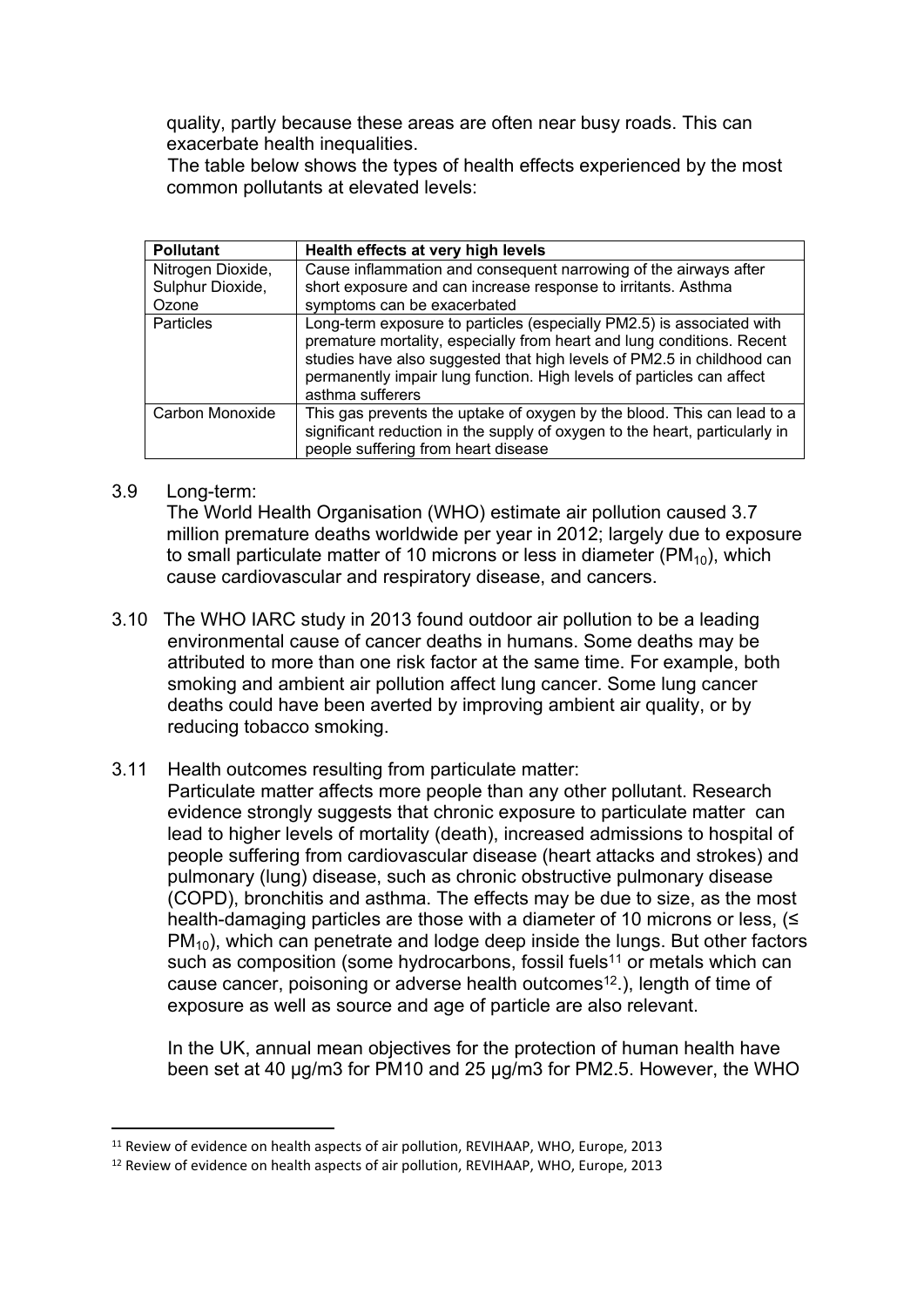'Review of evidence on health aspects of air pollution (REVIHAA) project': suggests there is no safe level below which no adverse health effects occur.

### 3.12 **The Picture in Thurrock**

In April 2001, Thurrock Council declared 20 AQMAs for exceeding threshold annual average limit values for NO2, four of which were also exceeding the 24 hour mean limit value for particulate matter (PM10). This was reassessed in 2004, identifying that 7 AQMAs could be withdrawn and 2 additional AQMAs should be designated. This resulted in Thurrock having 15 AQMAs exceeding the annual average NO2 objective, four of which were previously designated for problems with PM10. Source apportionment exercises determined that the primary reason in all 15 AQMAs was road transport. A further AQMA was declared in November 2014 in part of Tilbury. The location of current AQMAs is shown in Figure 2.

Currently local authorities are required to submit an assessment every three years, plus further detailed assessments and a formal action plan when an Air Quality Management Area is declared.



**Figure 2: Thurrock Air Quality Management Areas**

3.14 The Local Authority is working hard to bring improvements to air quality within current AQMA's and work being progressed is highlighted in the Air Quality Progress Report for Thurrock Council<sup>13</sup>, including promoting use of greener buses, engagement to reduce car usage and promote active travel ("beat the street") and working with businesses and workplaces. However, it has to be acknowledged that local action alone is unlikely to bring about all the

<sup>&</sup>lt;sup>13</sup> Thurrock Council, July, 2014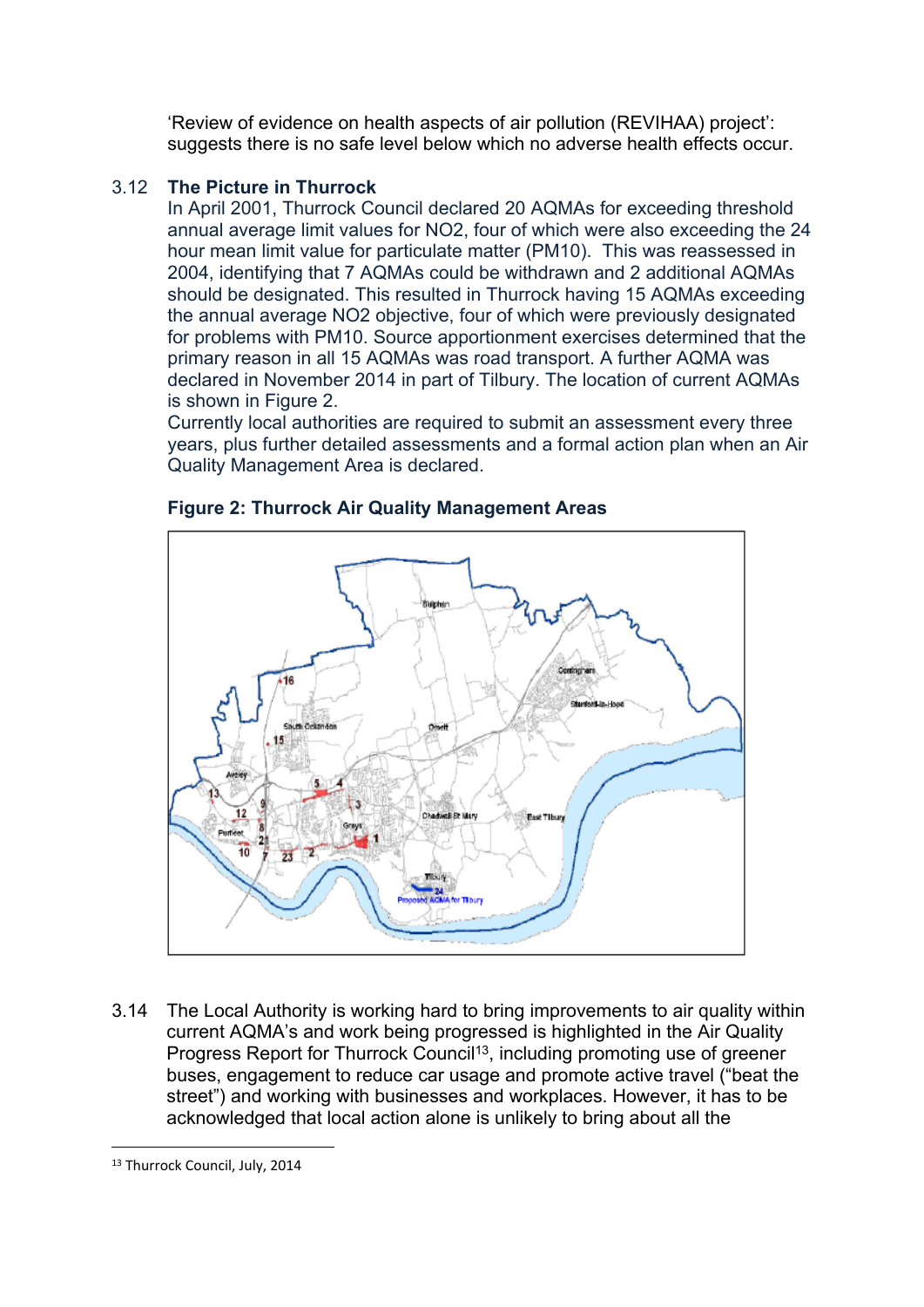improvements required in order to comply with the air quality objectives. One of the main issues for Thurrock is that it is a major transport hub for Heavy Goods Vehicles (HGV's) and most of the current AQMA's in the west of the borough are impacted by the weight of traffic and HGV's moving along the roads. The local authority manages these roads to lower impact, but it has to ensure a balance between air quality considerations and potential economic and political consequences. An important issue which has had a negative impact on air quality in recent years is the increasing uptake of diesel vehicles over petrol vehicles. This has unfortunately been incentivised nationally by lowering car tax on these vehicles and has impacted on recent trends for both nitrogen dioxide and particulate matter.

- 3.15 The air quality action plan contains some very good initiatives aimed at lowering emissions and changing behaviour, but given that the Council is constrained in its' ability to influence local air quality directly, partly as a result of pollution arising from neighbouring areas, London (and beyond) and partly because it has limited responsibility for the main sources of emissions in Thurrock, it might be suggested that Thurrock Council might have more health impact by focusing on lowering exposure.
- 3.16 **Public Health Outcomes Framework indicator on air pollution** Due to the significant impact on human health, the Public Health Outcomes Framework (PHOF) includes an air pollution indicator. This relates to the mortality effect of man-made particulate matter expressed as the percentage mortality fraction attributable to PM2.5 for upper tier local authorities.
- 3.17 Reviewing the PHOF for the PHE Centre Essex and Anglia Region, (Figure 3) it can be seen that Thurrock has the highest outcome indicator value for particulate pollution (5.9). It has been suggested that work to improve the air pollution indicator would see beneficial impacts on other PHOF indicators. For example lifestyle indicators such as excess weight or physically active adults, as improving air pollution might foster living streets developments and more engagement in active travel schemes.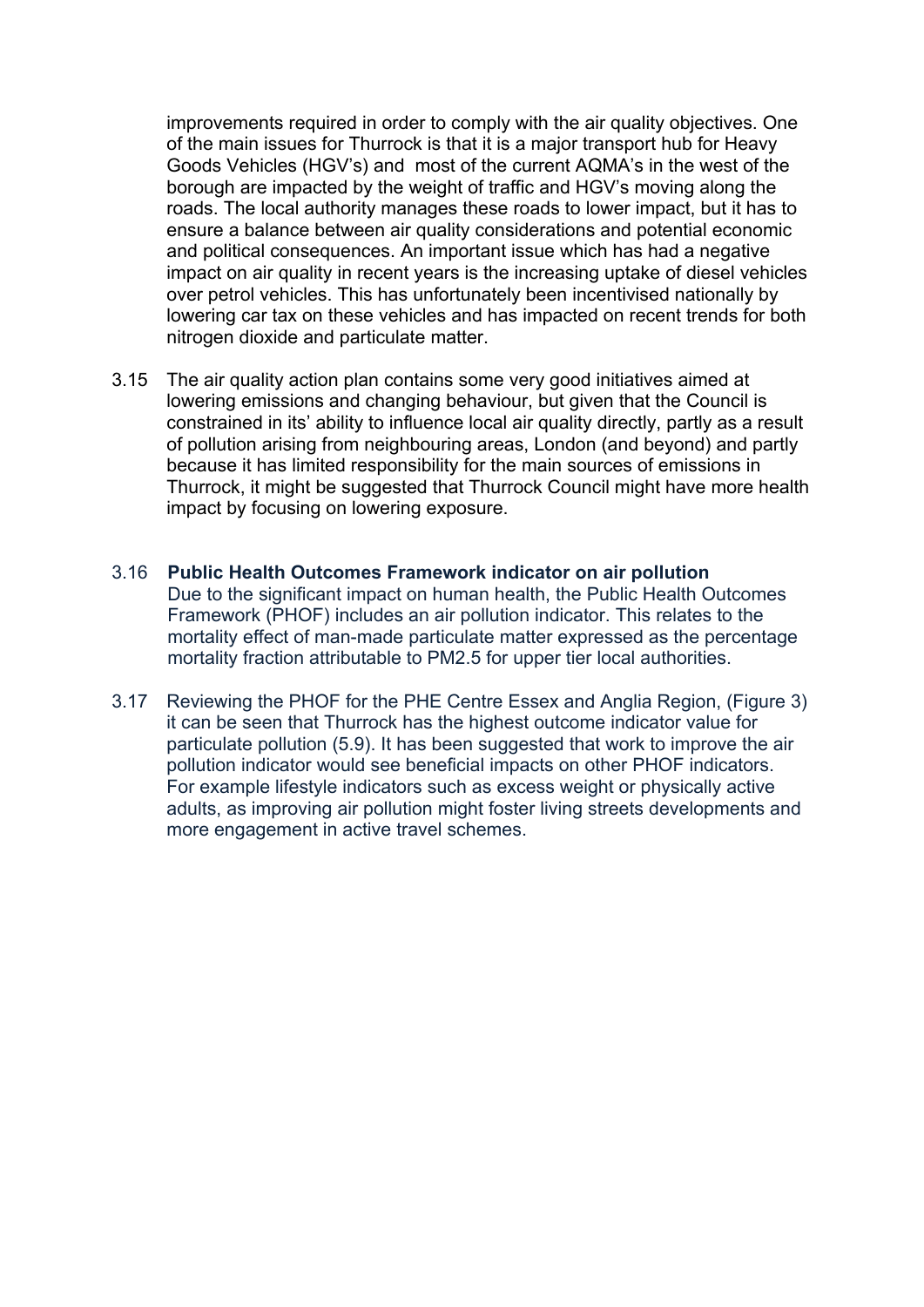#### **Figure 3: Public Health Outcomes Framework indicator for air pollution**

| <b>Public Health Outcomes Framework</b> |                                                                                        |                                    |                                            |              |                |  |  |
|-----------------------------------------|----------------------------------------------------------------------------------------|------------------------------------|--------------------------------------------|--------------|----------------|--|--|
|                                         |                                                                                        |                                    | Health protection                          |              |                |  |  |
|                                         | Area type: District & UA                                                               | $\vee$                             | Areas grouped by: PHE Centre               | $\checkmark$ | Benchn         |  |  |
| Area:                                   | Thurrock                                                                               | $\checkmark$<br>Search for an area | PHE Centre: Anglia and Essex               | $\checkmark$ | <b>D</b> Benci |  |  |
| Indicator:                              | 3.01 - Fraction of mortality attributable to particulate air pollution<br>$\checkmark$ |                                    |                                            |              |                |  |  |
| Compared with benchmark:                | Similar ISB<br>Better II                                                               | Worse                              | Similar<br>Higher<br>Not compared<br>Lower |              |                |  |  |

#### 3.01 - Fraction of mortality attributable to particulate air pollution 2012

| Area                      | Count | Value | Lower ( |
|---------------------------|-------|-------|---------|
| England                   |       | 5.1   |         |
| Anglia and Essex          |       |       |         |
| Babergh                   |       | 5.2   |         |
| Basildon                  |       | 5.5   |         |
| Braintree                 |       | 5.3   |         |
| Breckland                 | ۰     | 4.8   |         |
| Brentwood                 |       | 5.6   |         |
| Broadland                 |       | 4.8   |         |
| Cambridge                 |       | 5.4   |         |
| Castle Point              |       | 5.2   |         |
| Chelmsford                |       | 5,4   |         |
| Colchester                |       | 5.2   |         |
| East Cambridgeshire       |       | 5.1   |         |
| <b>Epping Forest</b>      |       | 5.7   |         |
| Fenland                   |       | 5.2   |         |
| Forest Heath              |       | 5.0   |         |
| Great Yarmouth            |       | 4.7   |         |
| Harlow                    |       | 5.6   |         |
| Huntingdonshire           |       | 5.3   |         |
| Ipswich                   |       | 5.2   |         |
| King's Lynn and West Norf |       | 4.9   |         |
| Maldon                    |       | 5.1   |         |
| Mid Suffolk               |       | 5.2   |         |
| North Norfolk             |       | 4.6   |         |
| Norwich                   |       | 5.0   |         |
| Peterborough              |       | 5.4   |         |
| Rochford                  |       | 5.2   |         |
| South Cambridgeshire      |       | 5.3   |         |
| South Norfolk             |       | 4.9   |         |
| Southend-on-Sea           |       | 5.3   |         |
| St. Edmundsbury           |       | 5.2   |         |
| Suffolk Coastal           |       | 4.9   |         |
| Tendring                  |       | 4.8   |         |
| Thurrock                  |       | 5.9   |         |
| Uttlesford                |       | 5.3   |         |
| Waveney                   |       | 4.5   | ۰       |

## **3.18 Options going forward**

The introduction of the Public Health Outcomes Framework (PHOF), greater evidence on health impacts of air pollution and the likely benefits of addressing this, and the transfer of public health responsibilities to local authorities offers great opportunities in improving both health and wellbeing. Joined up approaches could be of great value in both promoting air quality at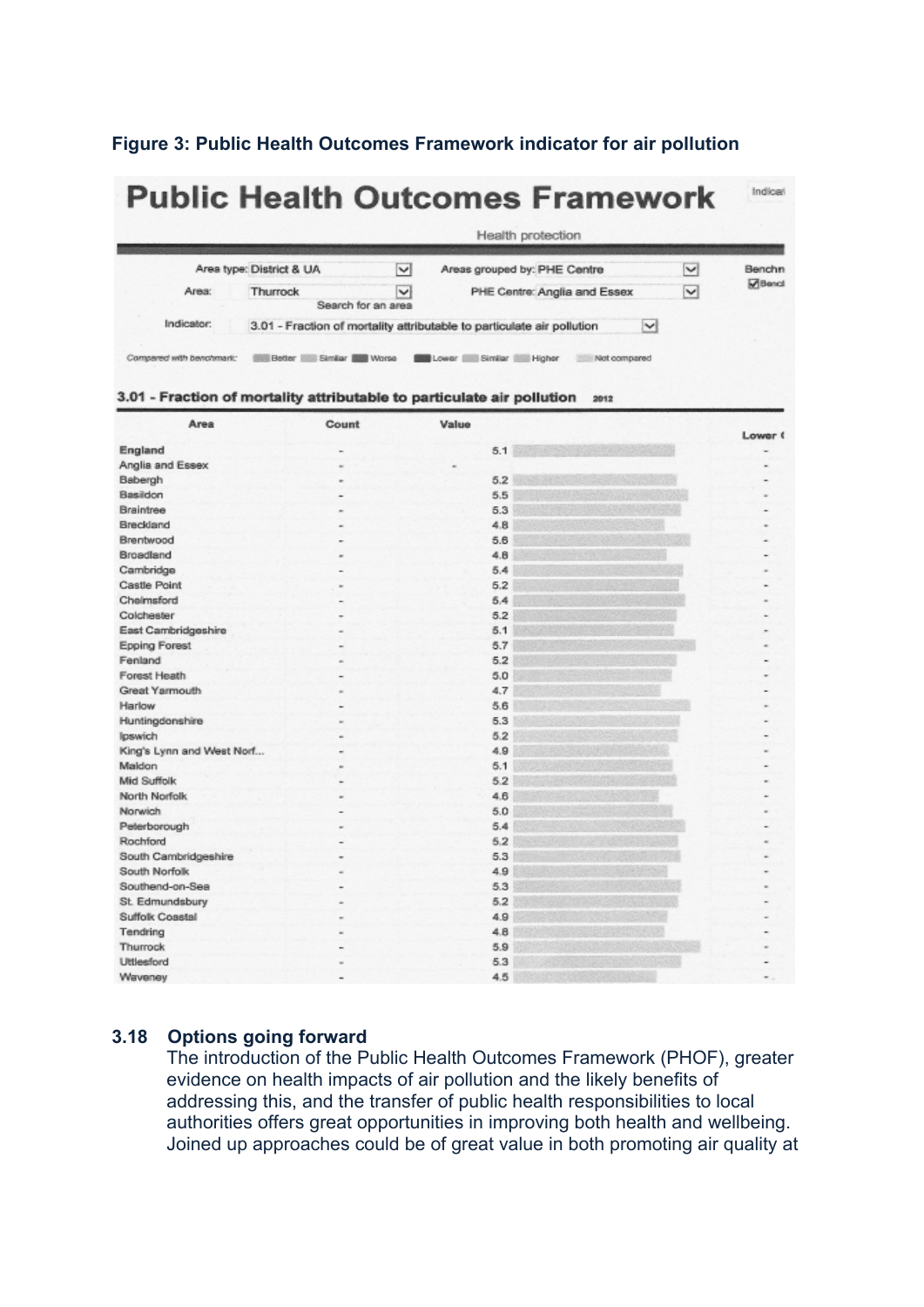a local level and bringing together action to improve public health across all our communities. This is especially relevant for the health impacts of PM2.5.

- 3.19 Air quality and impact on health and wellbeing should be highlighted in the Joint Strategic Needs Assessment. Health and Well Being Boards and local Directors of Public Health are able to prioritise action on air quality as part of the need to tackle the wider determinants of health in order to reduce the health burden from air pollution and more generally.
- 3.20 A number of measures can be undertaken at a national and local level to reduce air pollution including:
	- Proactive enforcement of vehicle emissions standards for cars and buses, and awareness raising campaigns.
	- Responsible fleet procurement and management e.g. nationally enforced age limit for Public Service Vehicles (PSVs).
	- Reduce car journeys within towns and cities and improve sustainable travel options.
	- Incentivise the uptake of clean fuels.
	- Better controls over biomass burning and installations.
	- Requesting low emission strategies for new developments.
- 3.21 Measures to tackle PM2.5 include:
	- Implementation of protocols for PM2.5 reduction through a package of measures such as Low Emission Zones for city/town centres; planning restrictions (i.e. suitable mitigation) on polluting activities such as incinerators upwind of AQMAs; and implementation of sustainable low emission transport
	- PM2.5 particularly associated with diesel vehicles and Heavy Goods Vehicles (HGVs), and therefore curbs/controls on HGV through-traffic in town/city centres would help, including weight restrictions on trucks; on the spots emissions testing (at the tailpipe) with fines for the worst polluters.
	- A key national measure to control PM2.5 would be for car Manufacturers to reduce particulate matter from diesel vehicles and from vehicle brake and tyre wear.
	- Utilisation of the planning process to ensure PM2.5 levels are taken into account in new developments e.g. include special particulate reducing plants, green walls, green roofs, and construction of dust mitigation measures
- 3.22 Improving health and wellbeing by joining up action including:
	- Encouraging active travel i.e. walking or cycling so lowering car travel, encouraging park and ride schemes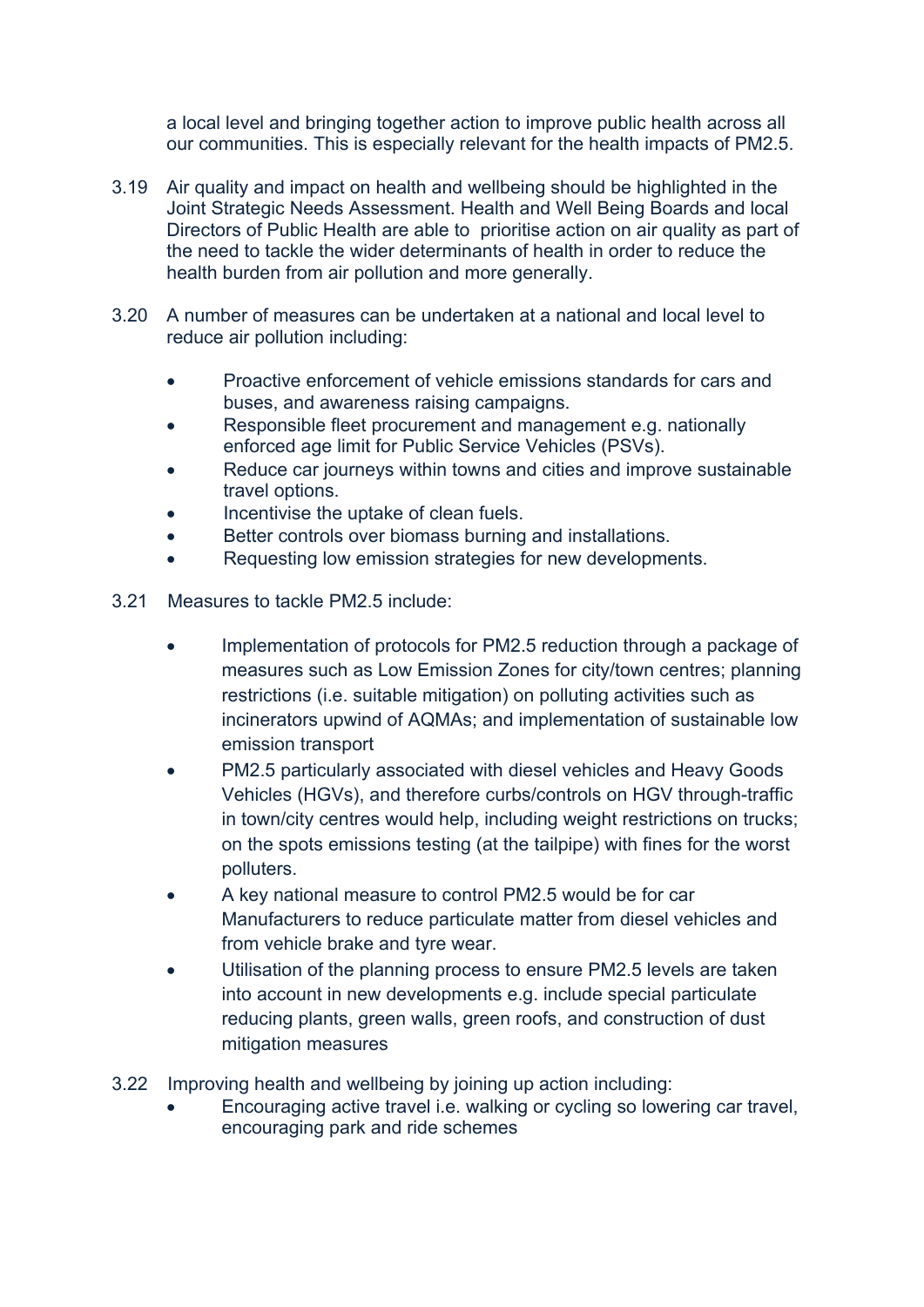- Encouraging' living streets' by pedestrian schemes, traffic management, public transport interventions, relocation of road space
- Developing urban green spaces that help to improve air quality and have secondary health benefits e.g. mental health, physical activity
- 3.23 A recent national Conference on air quality hosted by PHE<sup>14</sup> suggested that local initiatives should re-focus on reducing exposure to traffic emissions, and by encouraging behavioural change related to travel modes and routes. These actions could be supported by the promotion of national and local alerting and other local information schemes and interventions tailored to different audiences. This stance is a pragmatic one, but achievable as impact on air pollution is a cross-boundary issue requiring coordination of actions beyond the local level and usually needing to involve a range of players to be effective.

## **4. Reasons for Recommendation**

- 4.1 That the Health and Wellbeing Overview and Scrutiny Committee notes the evidence regarding health impacts of air pollution and supports actions to mitigate the impact on the people of Thurrock.
- 4.2 That the Health and Wellbeing Overview Scrutiny Committee supports a cross-directorate response focused predominantly on lowering exposure as well as reduction of emissions to achieve health impact. This would be achieved by establishing an Officer Working Group which would report into Health and Wellbeing Board to help to identify and prioritise joined up action and approaches to improve the health experience of individuals and communities in Thurrock.

## **5. Consultation (including Overview and Scrutiny, if applicable)**

5.1 None

### **6. Impact on corporate policies, priorities, performance and community impact**

6.1 This report should be used by the Council and partners to influence new ways of working and supporting policies and actions that minimise impact of air pollution and impact on health and wellbeing.

<sup>14</sup> Birmingham, 02.02.15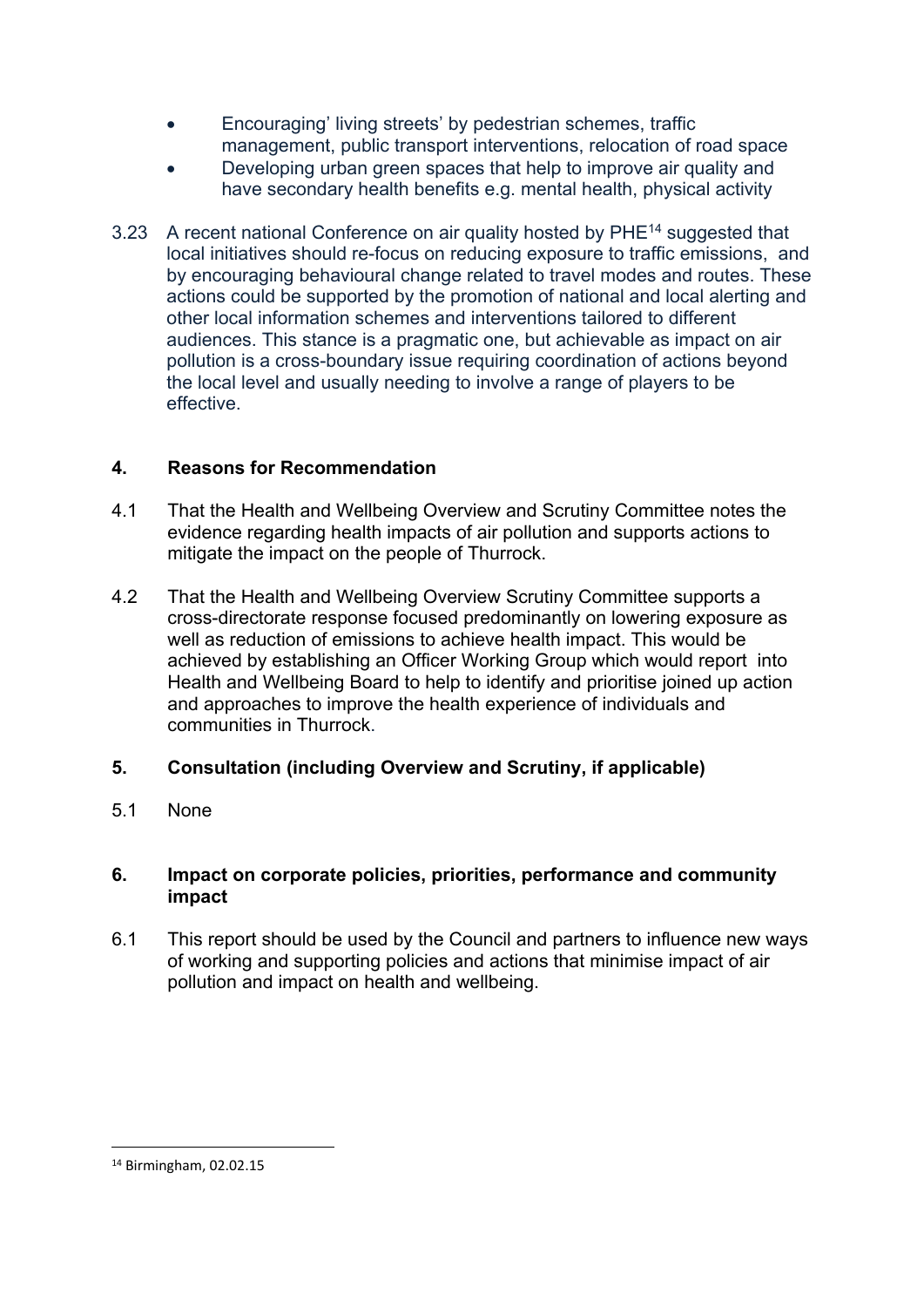### **7. Implications**

#### 7.1 **Financial**

Implications verified by: **Mike Jones**

### **Management Accountant**

There are no direct financial costs arising from this report. Costs associated with monitoring of air quality can be retained within the relevant revenue budget for Environmental Protection. The public health budget already funds a number of initiatives to promote active travel and any new proposed such schemes would be subject to the normal budget process.

#### 7.2 **Legal**

Implications verified by: **Dawn Pelle Adult Care Lawyer, Legal and Democratic Services**

There are no legal implications for the following reasons:

The report acknowledges the duties imposed upon local authorities by statute. Further you have taken into account the Air Quality Regulations 2000 as well as the UK strategy on Air Quality setting out the standards and objectives. It is noted that Air Quality Management Areas (AQMAs) have found in Thurrock and measures being taken to address them accordingly. For example those set out in paragraph 3.17 of the report.

There is a recognition that an assessment has to be submitted every 3 years and a detailed assessment along with a formal action plan when an AQMA has been declared

### 7.3 **Diversity and Equality**

Implications verified by: **Rebecca Price**

**Community Development Officer**

The introduction of measures to reduce air pollution will help to improve the health and wellbeing of some of the more vulnerable members of the local community, including those suffering from health conditions affecting the upper-respiratory system or those with cardiovascular disease.